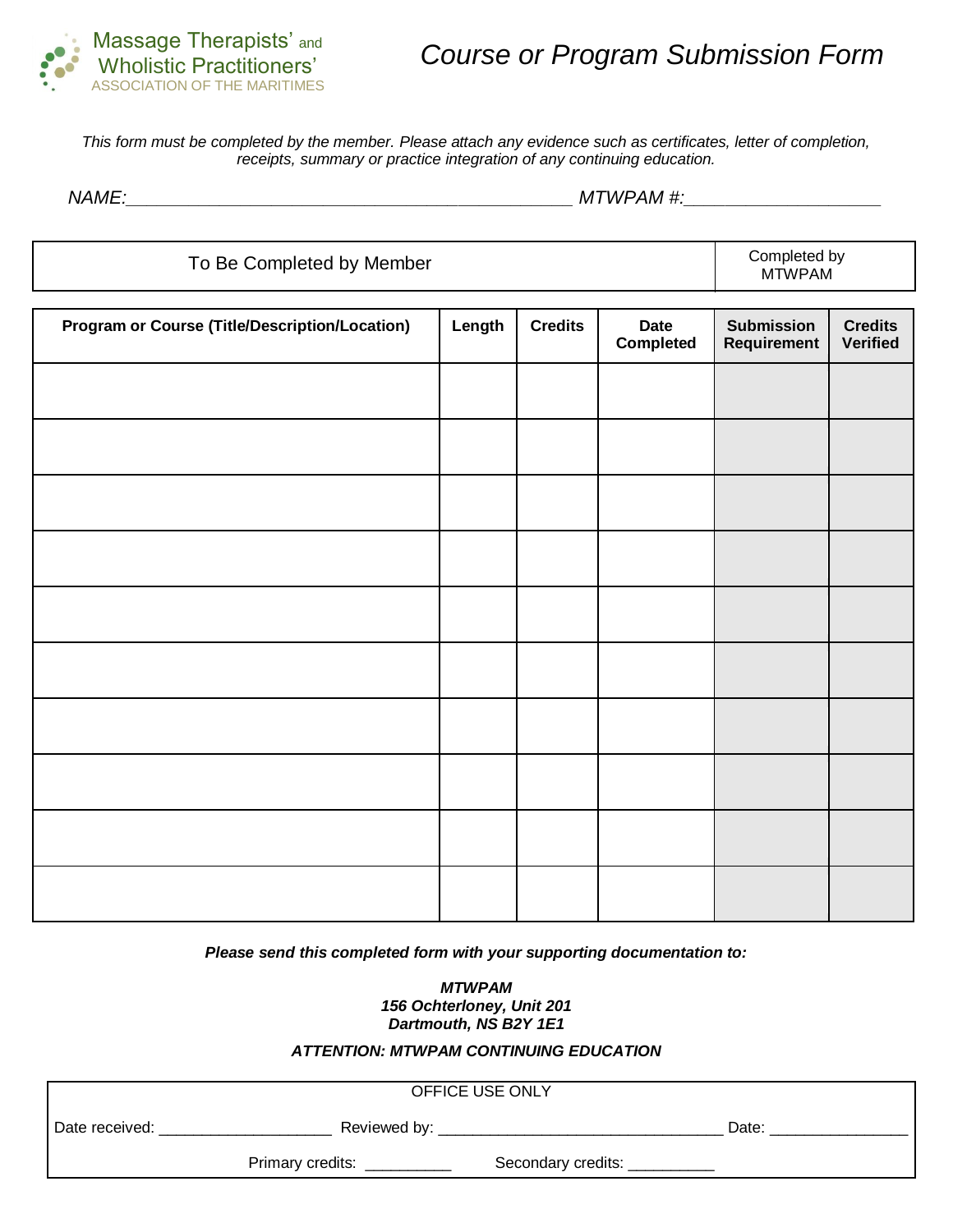

# *Self-Evaluation & Practice Integration Form*

| Name of Event: |                    | Author/Presenter:                                  |                     |
|----------------|--------------------|----------------------------------------------------|---------------------|
| Date of Event: |                    | Location:                                          |                     |
|                | Publication $\Box$ | Meeting $\Box$ $\Box$ Distance / E-Learning $\Box$ | Volunteering $\Box$ |

*Self-Evaluation & Summary: Please provide a brief description in full sentences of what you learned.*

*Practice Integration: Please describe how you were able to incorporate what you learned into your practice.*

*NAME:\_\_\_\_\_\_\_\_\_\_\_\_\_\_\_\_\_\_\_\_\_\_\_\_\_\_\_\_\_\_\_\_\_\_\_\_\_\_\_\_\_\_\_\_\_\_\_\_\_\_\_\_\_\_\_\_\_\_\_\_\_\_\_\_ MTWPAM #:\_\_\_\_\_\_\_\_\_\_\_\_\_\_\_\_\_\_\_\_\_\_\_\_*

#### *Please send this completed record with your supporting documentation to:*

*MTWPAM 156 Ochterloney, Unit 201 Dartmouth, NS B2Y 1E1 ATTENTION: MTWPAM CONTINUING EDUCATION*

|                |                  | OFFICE USE ONLY               |       |
|----------------|------------------|-------------------------------|-------|
| Date received: |                  |                               | Date: |
|                | Primary credits: | Secondary credits: __________ |       |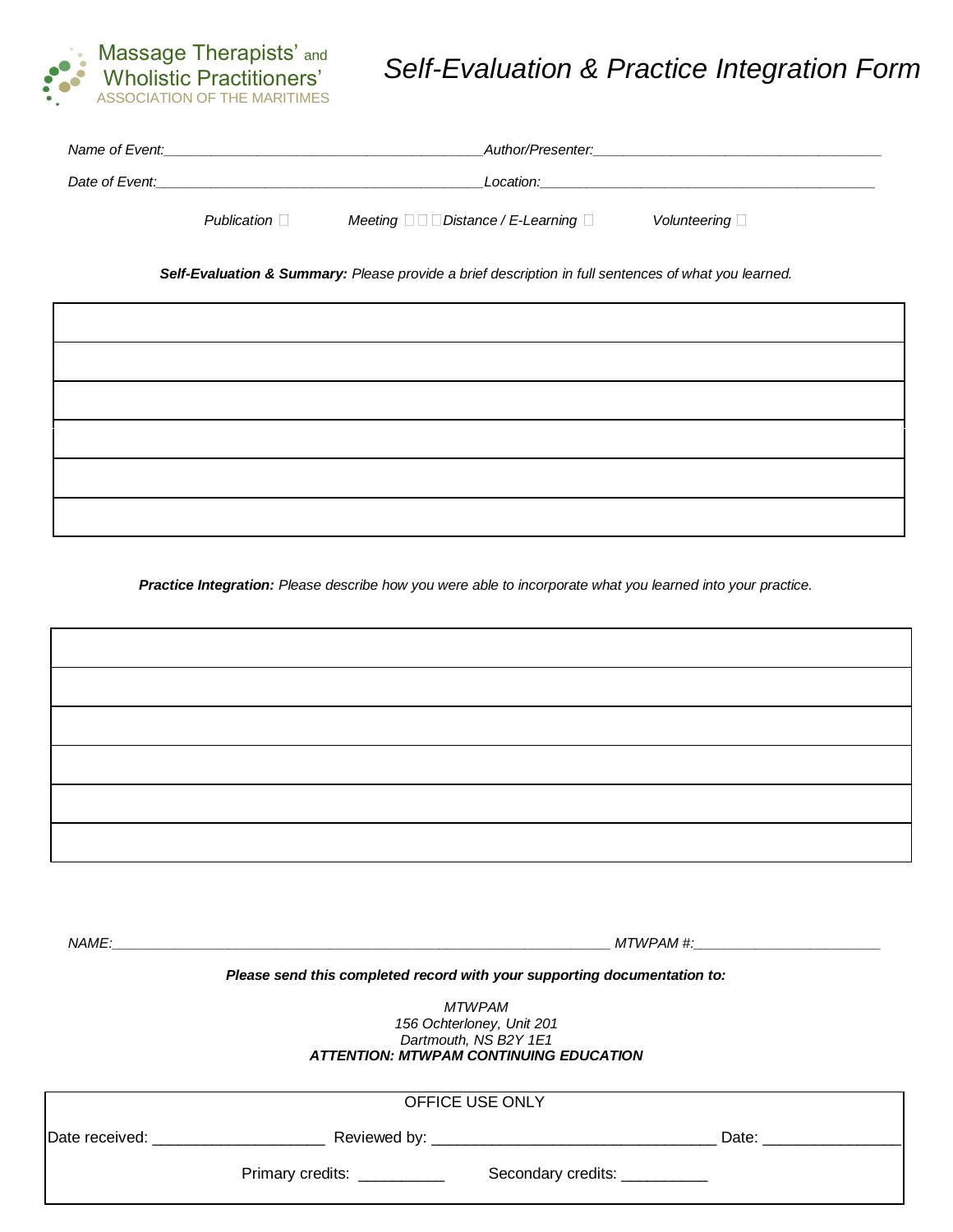

*Study Group Participation Form*

| Member Name:<br>Membership Number: |
|------------------------------------|
|------------------------------------|

### **A separate form must be completed for each study session for credit to be approved.**

Study groups must be a minimum of 3 participants. The study material must be consistent with the scope of practice established by MTWPAM, and have significant content directly related to the practice of massage therapy or any of it's modalities that are supported

The following is to be included in your submission

- 1. Content must include more than a study title; marketing and promotional literature are not valid course outlines.
- 2. Format ex: hands-on practice on other participants; discussion of theory; lecture
- 3. Study materials ex: manuals, texts or videos (incl. title and date of publication)
- 4. Duration and frequency ex: 1 hour session per month for 6 months; meeting twice a month

Provide written answers to the following:

- 1. Explain how this study group has been or will be beneficial to your practice.
- 2. Include at least one relevant, anonymous case history or clinical record to demonstrate the patient/client benefit received specifically and directly as a result of your study group.
- 3. Any other comments.

*NAME:\_\_\_\_\_\_\_\_\_\_\_\_\_\_\_\_\_\_\_\_\_\_\_\_\_\_\_\_\_\_\_\_\_\_\_\_\_\_\_\_\_\_\_\_\_\_\_\_\_\_\_\_\_\_\_\_\_\_\_\_\_\_\_\_ MTWPAM #:\_\_\_\_\_\_\_\_\_\_\_\_\_*

#### **Please send this completed record with your supporting documentation to:**

# *MTWPAM 156 Ochterloney, Unit 201 Dartmouth, NS B2Y 1E1 ATTENTION: MTWPAM CONTINUING EDUCATION*

|                |                              | OFFICE USE ONLY               |       |  |
|----------------|------------------------------|-------------------------------|-------|--|
| Date received: |                              |                               | Date: |  |
|                | Primary credits: ___________ | Secondary credits: __________ |       |  |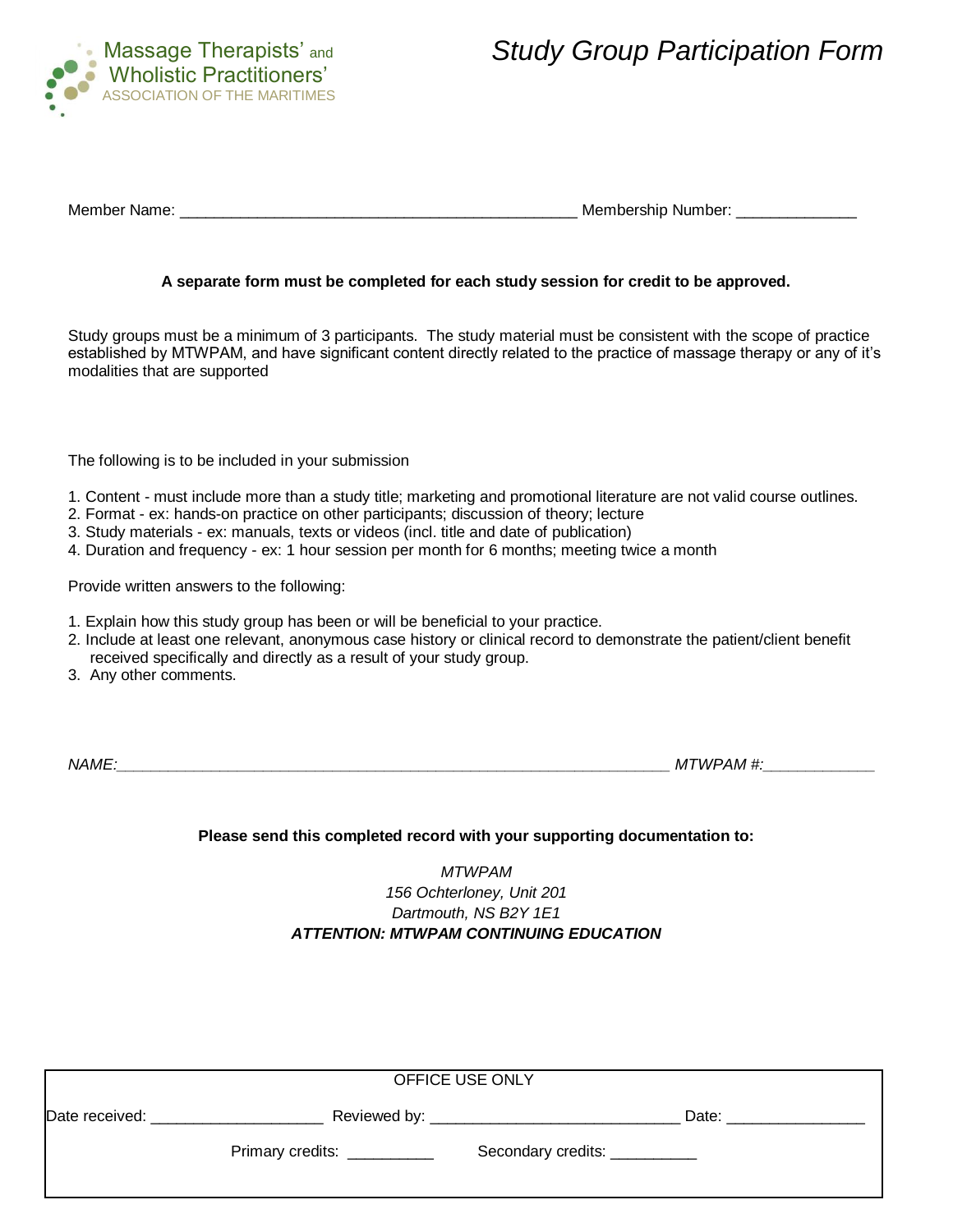

# Teaching/Supervising/Tutoring Form

|                                                                   |                                                                     | Membership Number: _________________________                             |  |
|-------------------------------------------------------------------|---------------------------------------------------------------------|--------------------------------------------------------------------------|--|
| Course taught:___________ Supervised:__________ Tutored:_________ |                                                                     |                                                                          |  |
|                                                                   |                                                                     |                                                                          |  |
|                                                                   |                                                                     |                                                                          |  |
| Location and dates of course:                                     |                                                                     |                                                                          |  |
|                                                                   |                                                                     |                                                                          |  |
|                                                                   |                                                                     |                                                                          |  |
|                                                                   |                                                                     |                                                                          |  |
|                                                                   |                                                                     |                                                                          |  |
|                                                                   |                                                                     |                                                                          |  |
| What are your qualifications:                                     |                                                                     |                                                                          |  |
|                                                                   |                                                                     | Total hours:                                                             |  |
|                                                                   |                                                                     | Please send this completed record with your supporting documentation to: |  |
|                                                                   | <b>MTWPAM</b><br>156 Ochterloney, Unit 201<br>Dartmouth, NS B2Y 1E1 |                                                                          |  |
|                                                                   |                                                                     | <b>ATTENTION: MTWPAM CONTINUING EDUCATION</b>                            |  |
| Therapist signature:                                              | OFFICE USE ONLY                                                     |                                                                          |  |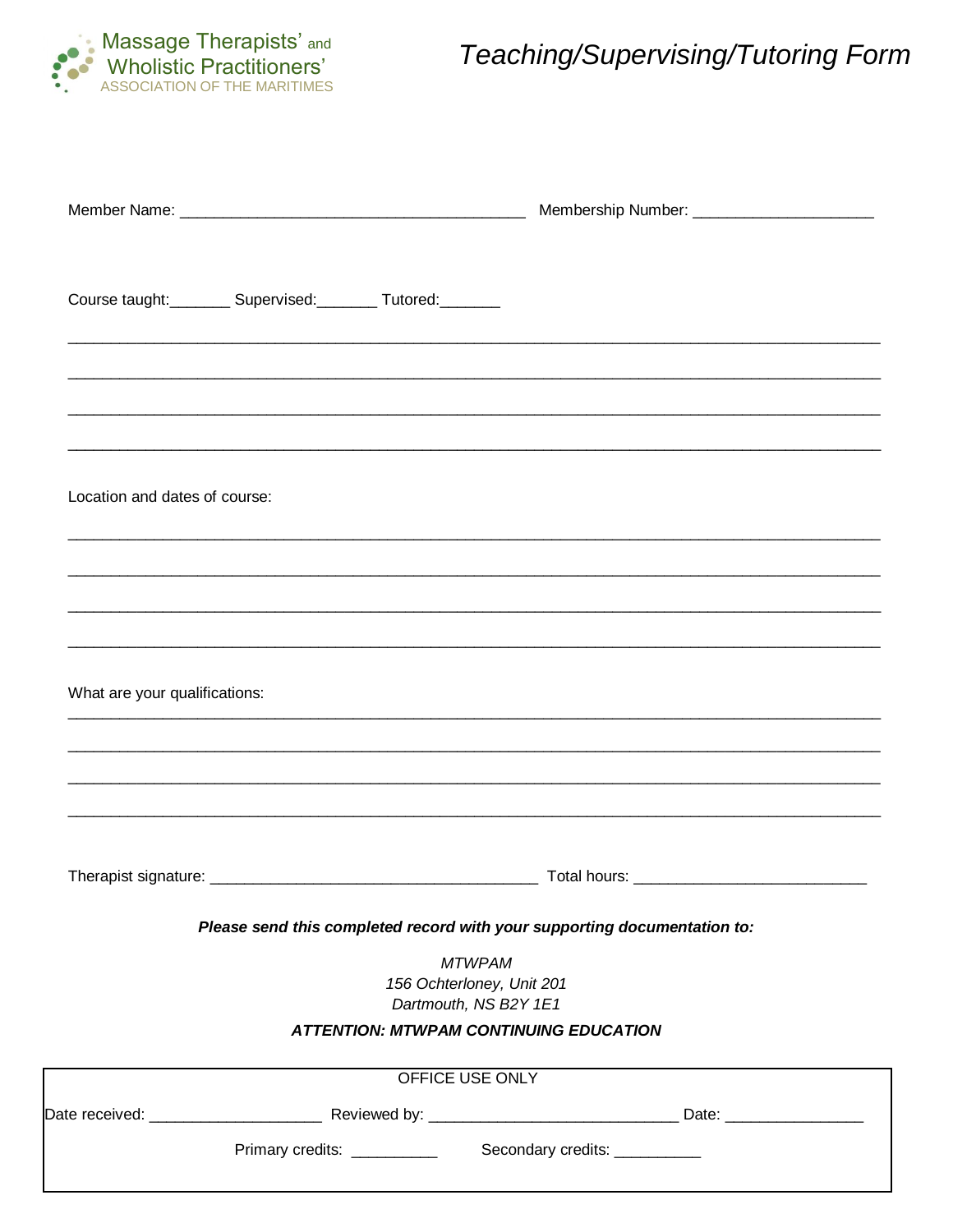

# *Mentoring/Shadowing Form*

Mentoring is defined as an activity in which a member observes or shadows you in your practice to obtain a better understanding of other modalities or to learn new techniques

Shadowing is defined as an activity in which you may observe or shadow another health professional to obtain a better understanding of other modalities or to learn new techniques. This form is for either activity.

|  | If shadowing what are the Mentor's Qualifications (profession, credentials, number of years in practice):            |                                                                                                   |
|--|----------------------------------------------------------------------------------------------------------------------|---------------------------------------------------------------------------------------------------|
|  |                                                                                                                      | *Client consent along with a confidentiality agreement are in place prior to mentoring/shadowing* |
|  | Give a brief description of your observations, learning experiences or what you taught:                              |                                                                                                   |
|  |                                                                                                                      |                                                                                                   |
|  |                                                                                                                      |                                                                                                   |
|  | If more space is needed please use the reverse side.                                                                 |                                                                                                   |
|  |                                                                                                                      |                                                                                                   |
|  | Please submit copies of all documentation to:                                                                        |                                                                                                   |
|  | <b>MTWPAM</b><br>156 Ochterloney, Unit 201<br>Dartmouth, NS B2Y 1E1<br><b>ATTENTION: MTWPAM CONTINUING EDUCATION</b> |                                                                                                   |
|  | OFFICE USE ONLY                                                                                                      |                                                                                                   |
|  |                                                                                                                      |                                                                                                   |

Primary credits: \_\_\_\_\_\_\_\_\_\_\_\_\_ Secondary credits: